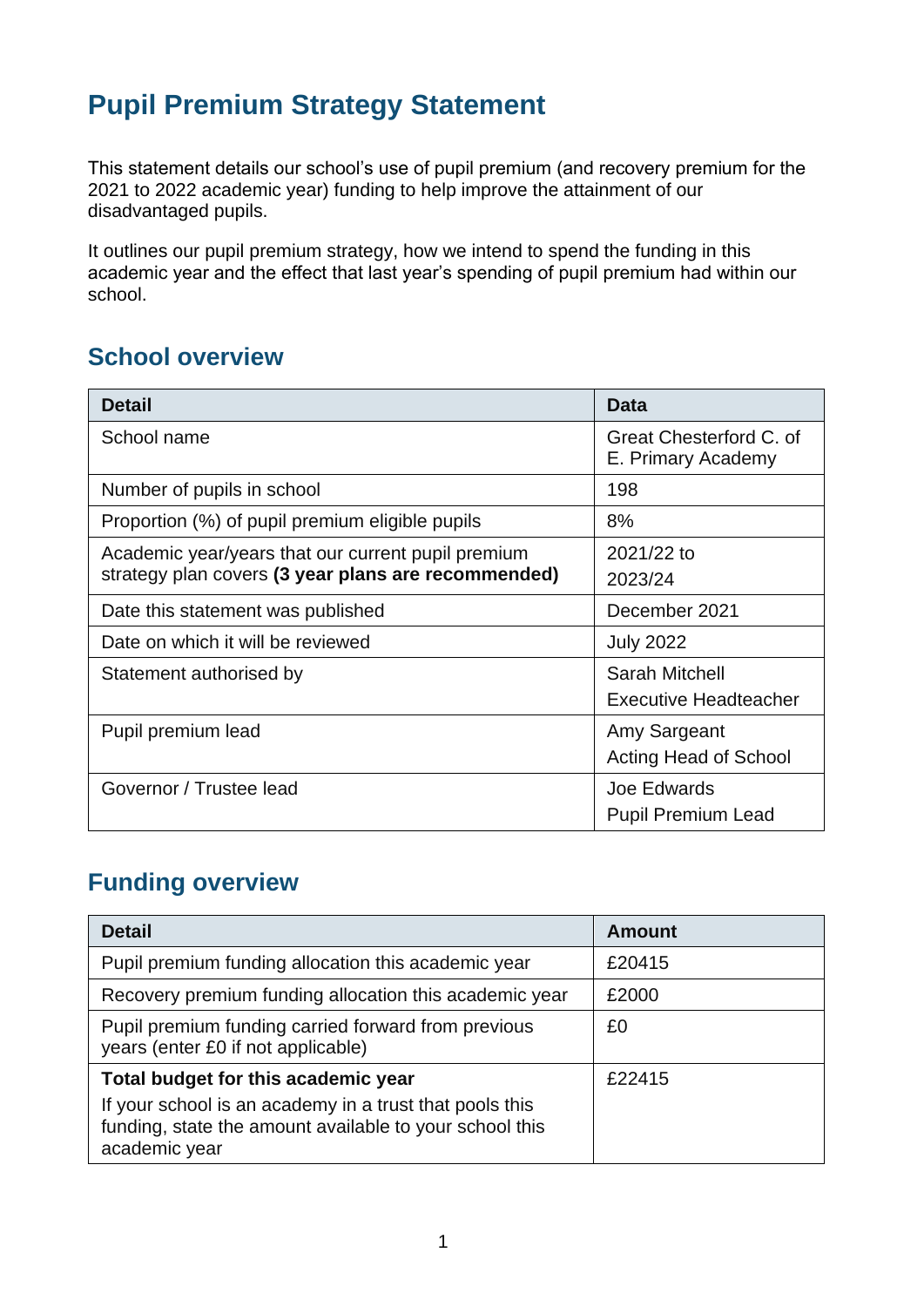# **Part A: Pupil premium strategy plan**

### **Statement of intent**

At Great Chesterford C. of E. Primary Academy, we value the individuality of all of our children. We are committed to giving all our children every opportunity to achieve the highest of standards. We do this by taking account of pupils' varied experiences and needs. We offer a broad and balanced curriculum, and have high expectations of all children. The achievements, attitudes and well-being of all our children matter.

Our school aims to treat all its pupils fairly and with respect. This involves providing access and opportunities for all pupils without discrimination of any kind. In our school, we are committed to working together to provide an inspirational and exciting learning environment where all children can develop an enthusiasm for life-long learning. We believe that children should feel happy, safe and valued so that they gain a respectful, caring attitude towards each other and the environment both locally and globally.

We are committed to ensuring that Pupil Premium funding is used to:

- Narrow or close the achievement gap of disadvantaged pupils with their peers.
- Raise pupil attainment through the provision of a variety of educational support programmes.
- Address underlying inequalities between disadvantaged pupils and their peers with regard to pupil well-being, as well as academic development.

Our strategy is also integral to wider school recovery plans. Notably to support the social and emotional well-being of pupils through therapist work and mentoring, including support for disadvantaged pupils. High-quality inclusive teaching is at the heart of our approach which research states will have a positive impact on all pupils and will also support our desire to close any achievement gap between disadvantaged and non-disadvantaged pupils.

### **Challenges**

This details the key challenges to achievement that we have identified among our disadvantaged pupils.

| <b>Challenge</b><br>number | <b>Detail of challenge</b>                                                               |
|----------------------------|------------------------------------------------------------------------------------------|
|                            | Attendance for disadvantage pupils                                                       |
| າ                          | Social Emotional Needs of disadvantage pupils                                            |
| 3                          | Specific Educational Needs of disadvantage pupils                                        |
|                            | Limited additional enrichment opportunities for disadvantage pupils<br>compared to peers |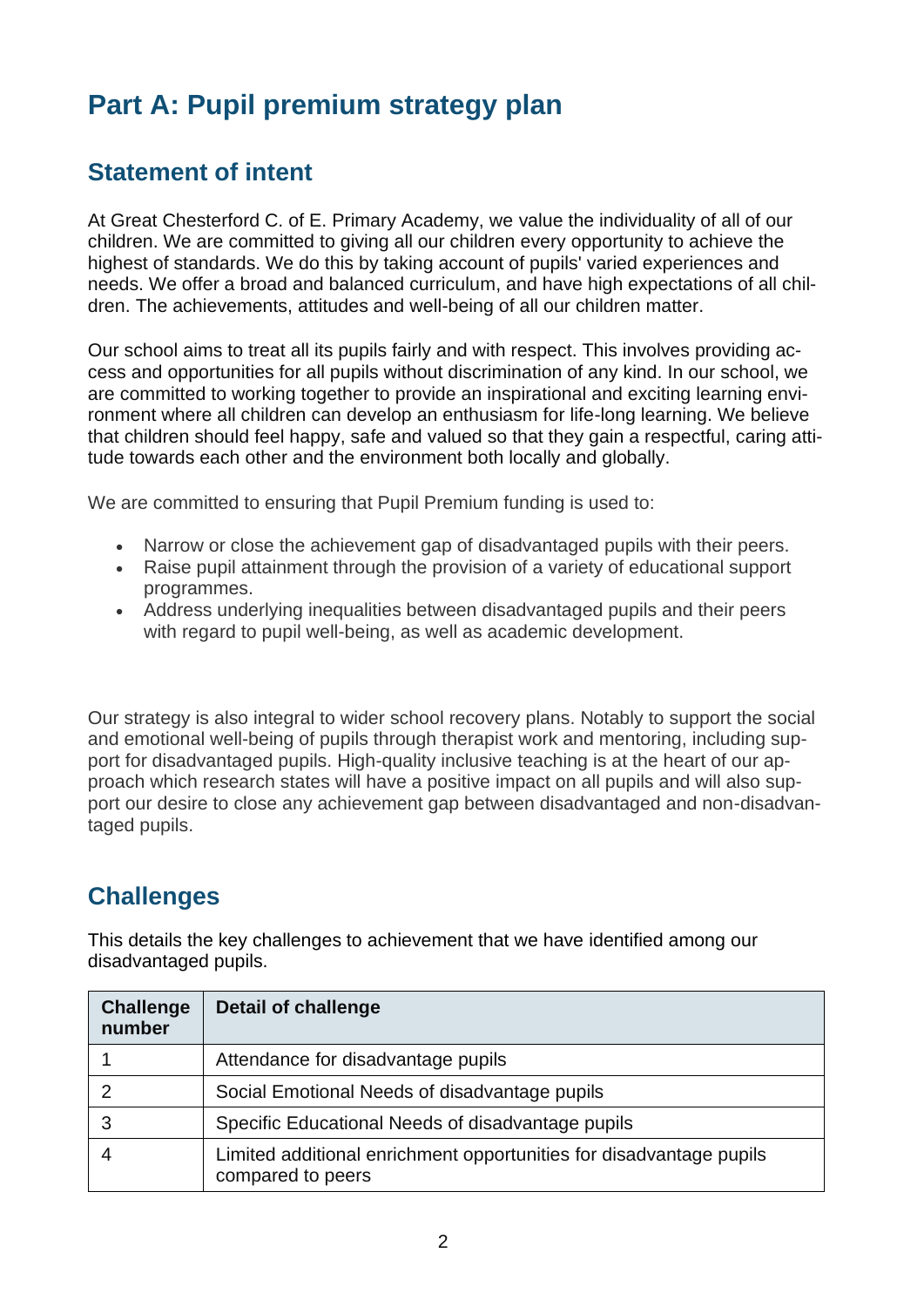# **Intended outcomes**

This explains the outcomes we are aiming for **by the end of our current strategy plan**, and how we will measure whether they have been achieved.

| <b>Intended outcome</b>                                                                                                                              | <b>Success criteria</b>                                                                                                                   |
|------------------------------------------------------------------------------------------------------------------------------------------------------|-------------------------------------------------------------------------------------------------------------------------------------------|
| To achieve and sustain improved<br>attendance for all pupils, especially<br>disadvantaged pupils.                                                    | Attendance for disadvantaged pupils to<br>be within 5 -10% of peers.                                                                      |
| To continue to meet the well-being needs<br>of all pupils but especially disadvantaged<br>pupils to reduce potential barriers to their<br>learning.  | Well-being needs do not affect learning.<br>Disadvantaged pupils make at least<br>expected progress.                                      |
| To meet Specific Educational Needs<br>across the curriculum with a particular<br>focus on reading, language acquisition<br>and mathematical fluency. | All interventions have a positive impact<br>on children's learning.                                                                       |
|                                                                                                                                                      | All children are clear on what they need<br>to do to improve their learning.                                                              |
|                                                                                                                                                      | Support staff deliver high-quality,<br>targeted interventions.                                                                            |
|                                                                                                                                                      | Staff can identify and implement the<br>most effective intervention.                                                                      |
|                                                                                                                                                      | Phonics teaching is systematic and<br>consistently applied.                                                                               |
|                                                                                                                                                      | Pupils use phonics knowledge to<br>support their reading and writing skills.                                                              |
| To provide opportunities to raise<br>attainment and aspirations through<br>greater exposure to rich life-experiences.                                | All pupils' aspirations are raised but<br>particularly disadvantaged pupils.<br>Pupils' vocabulary and cultural capital<br>are developed. |

# **Activity in this academic year**

This details how we intend to spend our pupil premium (and recovery premium funding) **this academic year** to address the challenges listed above.

#### **Teaching (for example, CPD, recruitment and retention)**

Budgeted cost: £2,500

| <b>Activity</b>                                                                | <b>Evidence that supports this</b><br>approach                                                                        | <b>Challenge</b><br>number(s)<br>addressed |
|--------------------------------------------------------------------------------|-----------------------------------------------------------------------------------------------------------------------|--------------------------------------------|
| Training staff to ensure<br>phonics is taught effectively<br>and consistently. | Phonics approaches have a strong<br>evidence base that indicates a positive<br>impact on the accuracy of word reading | 3                                          |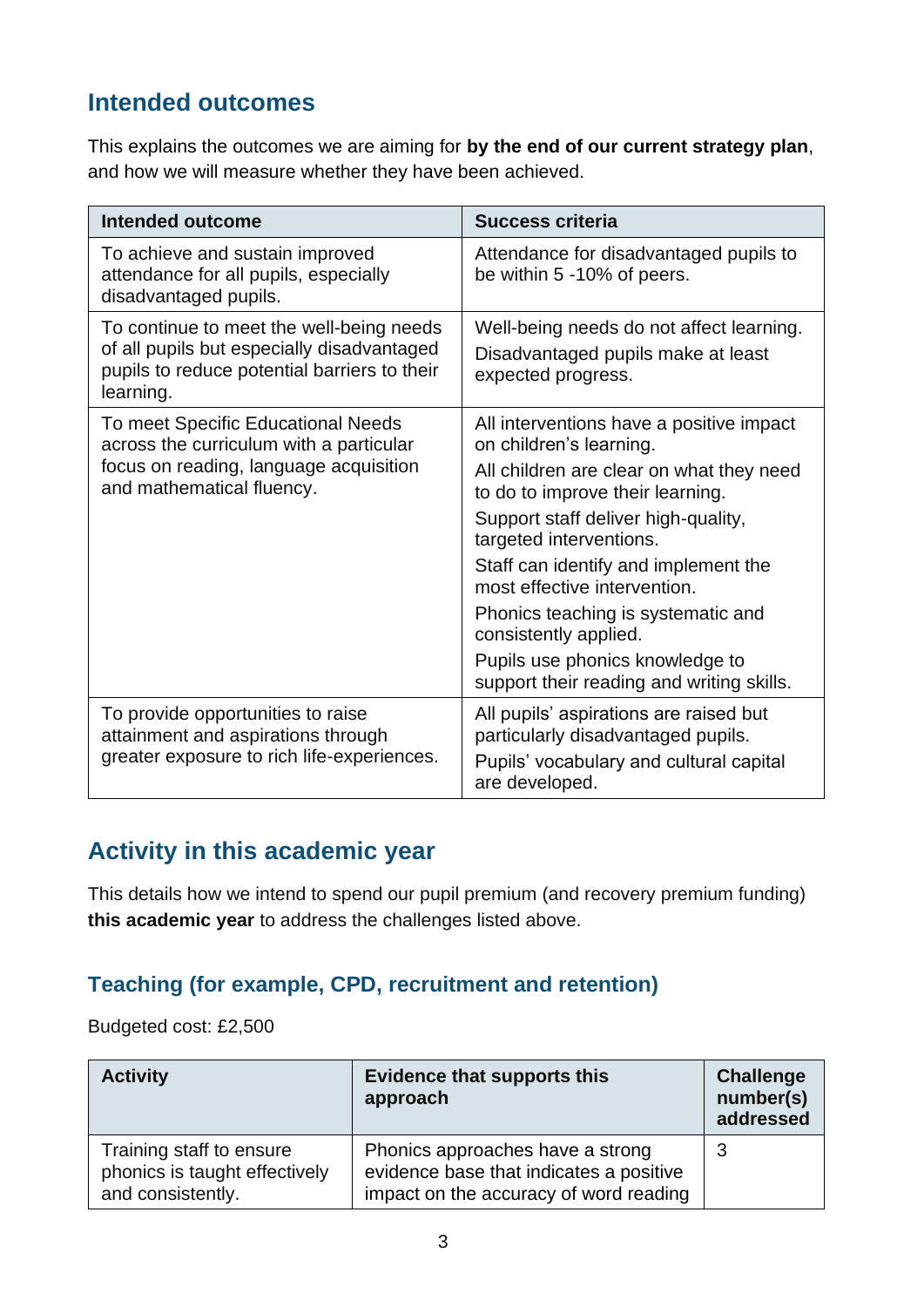| Evaluate the validated<br>phonics schemes to see if<br>they would strengthen the<br>teaching for all pupils.    | (though not necessarily<br>comprehension), particularly for<br>disadvantaged pupils:<br><b>Phonics   EEF</b>                                                                                                                                           |      |
|-----------------------------------------------------------------------------------------------------------------|--------------------------------------------------------------------------------------------------------------------------------------------------------------------------------------------------------------------------------------------------------|------|
| Enhance our early maths<br>teaching through<br>participation in TEEM Up.                                        | There is some evidence that targeted<br>early numeracy approaches, including<br>small group activities, can help children<br>from disadvantaged backgrounds catch<br>up with their peers in the early years.<br><b>Early Numeracy Approaches   EEF</b> | 3    |
| Review strategies for giving<br>feedback to all pupils to<br>ensure that they are clear of<br>their next steps. | Providing effective feedback is well-<br>evidenced as having a high impact on<br>learning outcomes.<br>Feedback   EEF                                                                                                                                  | 2, 3 |

#### **Targeted academic support (for example, tutoring, one-to-one support structured interventions)**

Budgeted cost: £6,895

| <b>Activity</b>                                                                                                                                  | <b>Evidence that supports this</b><br>approach                                                                                                                                                                                                                                                            | <b>Challenge</b><br>number(s)<br>addressed |
|--------------------------------------------------------------------------------------------------------------------------------------------------|-----------------------------------------------------------------------------------------------------------------------------------------------------------------------------------------------------------------------------------------------------------------------------------------------------------|--------------------------------------------|
| Enhance our early support<br>for language development<br>through Nuffield Early<br>Language Intervention and<br>other language<br>interventions. | Studies of communication and<br>language approaches consistently<br>show positive benefits for young<br>children's learning, including their<br>spoken language skills, their<br>expressive vocabulary and their early<br>reading skills.<br><b>Communication and Language</b><br><b>Approaches   EEF</b> | 3                                          |
| Support staff to carry out<br>targeted social skills<br>interventions.                                                                           | Alongside academic outcomes, social<br>interventions have a valuable impact<br>on attitudes to learning and social<br>relationships in school.<br><b>Social and emotional learning   EEF</b>                                                                                                              | $\overline{2}$                             |
| <b>Additional LSA interventions</b><br>to support closing the<br>educational gap between<br>disadvantaged pupils and<br>their peers.             | Evidence shows deployment of<br>LSAs/TAs can improve outcomes if<br>used for targeted individual or small<br>group support.<br><b>Teaching Assistant Interventions   EEF</b>                                                                                                                              | 3                                          |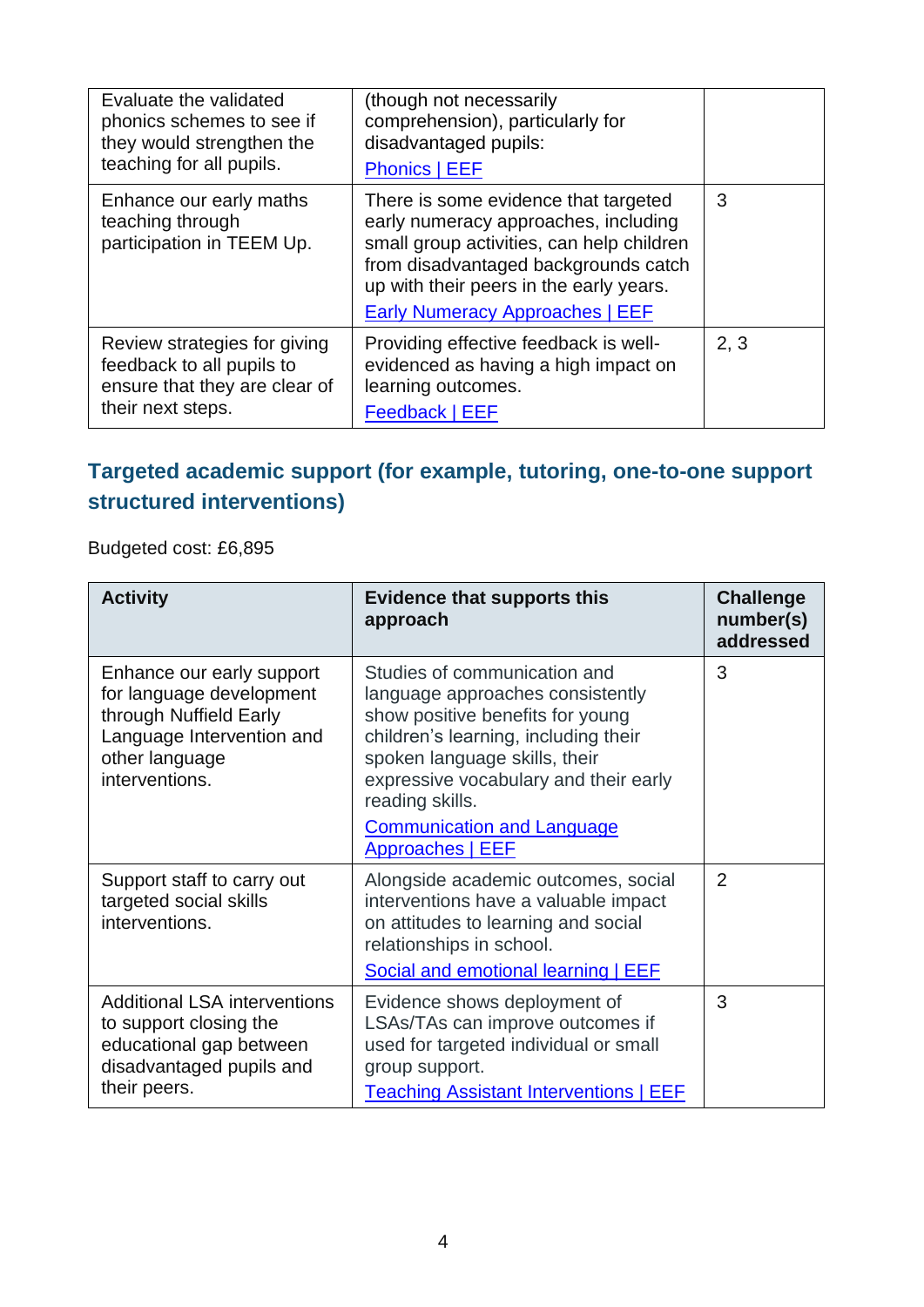# **Wider strategies (for example, related to attendance, behaviour, wellbeing)**

Budgeted cost: £13,020

| <b>Activity</b>                                                                                                                                                                                                    | <b>Evidence that supports this</b><br>approach                                                                                                                                                                                               | <b>Challenge</b><br>number(s)<br>addressed |
|--------------------------------------------------------------------------------------------------------------------------------------------------------------------------------------------------------------------|----------------------------------------------------------------------------------------------------------------------------------------------------------------------------------------------------------------------------------------------|--------------------------------------------|
| Employ an art therapist to<br>support pupils social and<br>emotional well-being.                                                                                                                                   | Targeted approaches to social and<br>emotional learning can support the<br>academic outcomes as well as<br>valuable impact on attitudes and social<br>relationships in school.<br>Social and Emotional Learning   EEF                        | $\overline{2}$                             |
| Learning Mentor training<br>undertaken by TAs and then<br>sessions planned for<br>identified pupils.                                                                                                               | Research shows that mentoring can<br>positively impact students for non-<br>academic outcomes such as attitude,<br>and self-esteem.<br><b>Mentoring   EEF</b>                                                                                | $\overline{2}$                             |
| Promote parental<br>engagement by hosting<br>workshops and events and<br>signpost specific family help<br>when needed.                                                                                             | By designing and delivering effective<br>approaches to support parental<br>engagement, schools and teachers<br>may be able to mitigate some causes<br>of educational disadvantage such as<br>attendance.<br><b>Parental Engagement   EEF</b> | 1, 3, 4                                    |
| <b>Provide Breakfast Club</b>                                                                                                                                                                                      | Additional wrap around care can<br>facilitate a smooth start to the school<br>day and improve punctuality.                                                                                                                                   | $\mathbf 1$                                |
| Provide enrichment<br>opportunities for all pupils to<br>increase aspirations,<br>engagement, and<br>enjoyment. This may be, but<br>not limited to, funding music<br>lessons, extra-curricular<br>clubs and trips. | Arts participation and experiences rich<br>in language can increase confidence<br>and engagement of all pupils and<br>narrow the disadvantage gap.<br><b>Arts Participation   EEF</b>                                                        | 1, 2, 4                                    |

# **Total budgeted cost: £22,415**